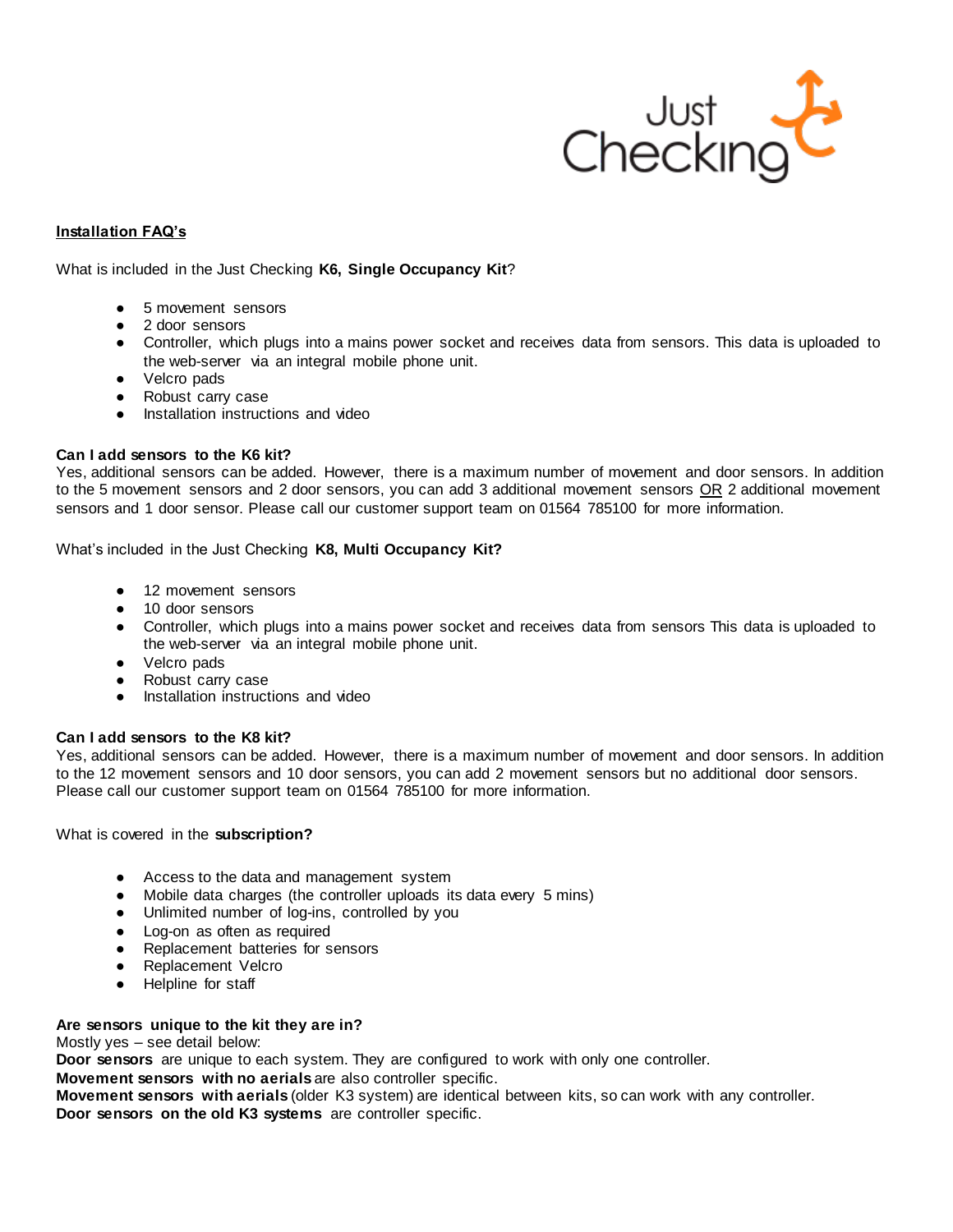

# Can I get **replacement sensors?**

Faulty sensors are replaced under warranty. We aim to post out within 24 hours of being reported. If any sensors are lost, replacements can be purchased. Please contact us if you require a replacement parts order form. We aim to send parts out within 24 hours of being ordered.

## Can I change the **names on sensors?**

Sensors are labelled on the back, and the online chart is laid out in a specific order with these names. You can change the names and the order on the chart when you are logged on to the Just Checking Professional system as a manager. Other users without manager access can ring Just Checking to change sensor names and layout, if required.

## Does the system raise **any alerts?**

Just Checking is primarily an information system, but you can create notifications to inform you of defined activities within the household. These can be found under the notifications icon on the feature bar. **Please note that this feature has been developed with the intention of notifying you of chart activity and should not be used to replace any lifeline or emergency notification services.**

## Does the system use batteries and what is the **battery life?**

Movement sensors and door sensors have a single, long life battery which should las t 1-2 years depending on activity. Battery replacement is included in the web-service subscription.

# What happens if there is a **power cut?**

The controller stops receiving the data from the sensors, so there is no data collection. When power is restored the controller will automatically power up and start receiving data again, and upload it to the web-server. There will be a gap in the data for the time that there was no power. Remember, this is an information system, not an alarm system. It is inconvenient but not a risk if there is a gap in coverage.

#### What if I forget my **login and password?**

Your login will be your email address. Click Forgotten Password just below the password box to have your password resent.

# Can the sensors be **triggered by movement in bed?**

Sensors may pick up someone turning over in bed. Sometimes this provides reassurance that the person is in the bedroom throughout the night.